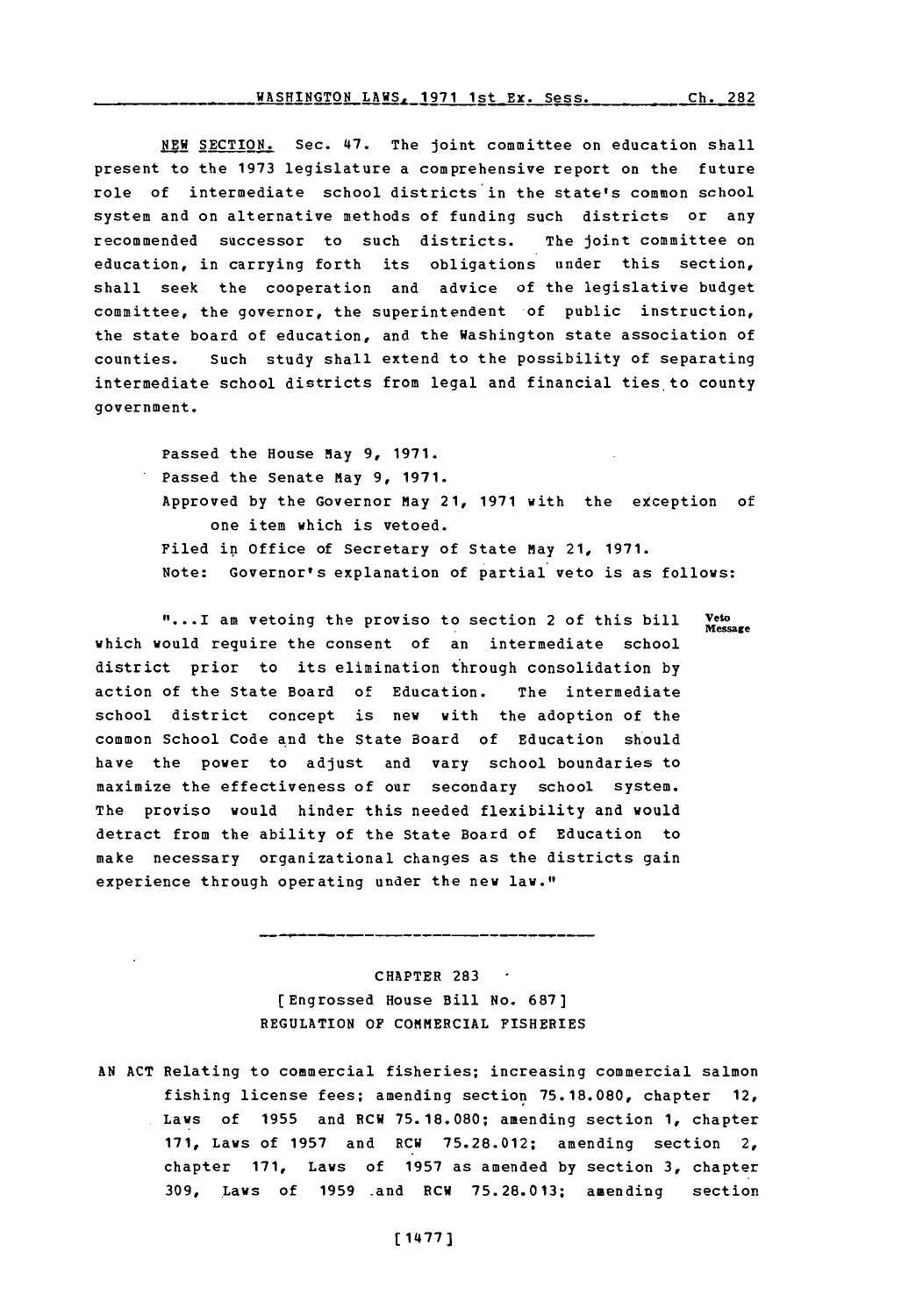**75.28.060,** chapter 12, Laws of **1955** as last amended **by** section **1,** chapter **30,** Laws of **1965** ex. sess. and RCW **75.28.060;** amending section **5,** chapter **309,** Laws of **1959** as amended **by** section **1,** chapter **73,** Laws of **1965** ex. sess, and RCW **75.28.085;** amending section **6,** chapter **309,** Laws of **1959** and RCW 75.28.087; amending section 75.28.130, chapter 12, Laws of **1955** as last amended **by** section 4, chapter **73,** Laws of **1965** ax. sass, and RGW **75.28.130;** amending section **75.28.140,** chapter 12, Laws of **1955** as last amended **by** section **5,** chapter **73,** Laws of **1965** ax. sess. and RCW 75.28.140; amending section **75.28.1190,** chapter 12, Laws of **1955** as last amended **by** section **10,** chapter **73,** Laws of **1965** ex. sass. and RCW **75.28.190;** amending section **75.28.220,** chapter 12, Laws of **1955** as last amended **by** section 12, chapter **73,** Laws of **1965** ax. sass, and RCW **75.28.220;** amending section **75.12.010,** chapter 12, Laws of **1955** and RCW **75.12.010;** amending section **1,** chapter **90,** Laws of **1969** and 8GW **75.28.095;** adding a new section to chapter **75.28** 8GW; declaring an emergency; and providing an effective date.

BE IT **ENACTED** BY THE LEGISLATURE OF THE **STATE** OF **WASHINGTON:**

Section **1.** Section **75. 18.080,** chapter 12, Laws of **1955** and RGW **75. 18.080** are each amended to r'aad as follows:

Every person or persons, firm or corporation operating 'a fishing vessel of any description used in the commercial taking or catching of ((ehineek er silver)) salmon in offshore waters and the transporting or bringing the same in and through the waters of the state of Washington and delivering the same in any place or port in the state of Washington shall, as a condition of doing so, obtain a permit'from the director of fisheries. The fee for said permit shall be ((ten)) one hundred dollars for the vessel and operator and tendollars for each member of the crew thereof, such permit to be effective during the ((fiscal)) calendar year in which issued: PROVIDED, That persons operating fishing vessels licensed under RCW ((75728x98@ **aft&** 95ri6T4ee shall int he reqnired to **pay any** permit fees hereader) **) 75.28.08q5** maY a2! the delivery Permit fee of ten dollars against the fees outlined hereinabove except those holding a valid troll license are exempt from said fees: PROVIDED FURTHER, That if it appears to the director of fisheries, after investigation, that the operation of such vessal under such permit tends to result in the impairment, depletion, or destruction of the salmon resource and supply of this state and in bringing into this state salmon products prohibited **by** law, in that event, the director under such regulations and terms as he may prescribe, may revoke said permit to use and operate such boat in the waters of this state, and in the event of the revocation of such permit, the further operation of such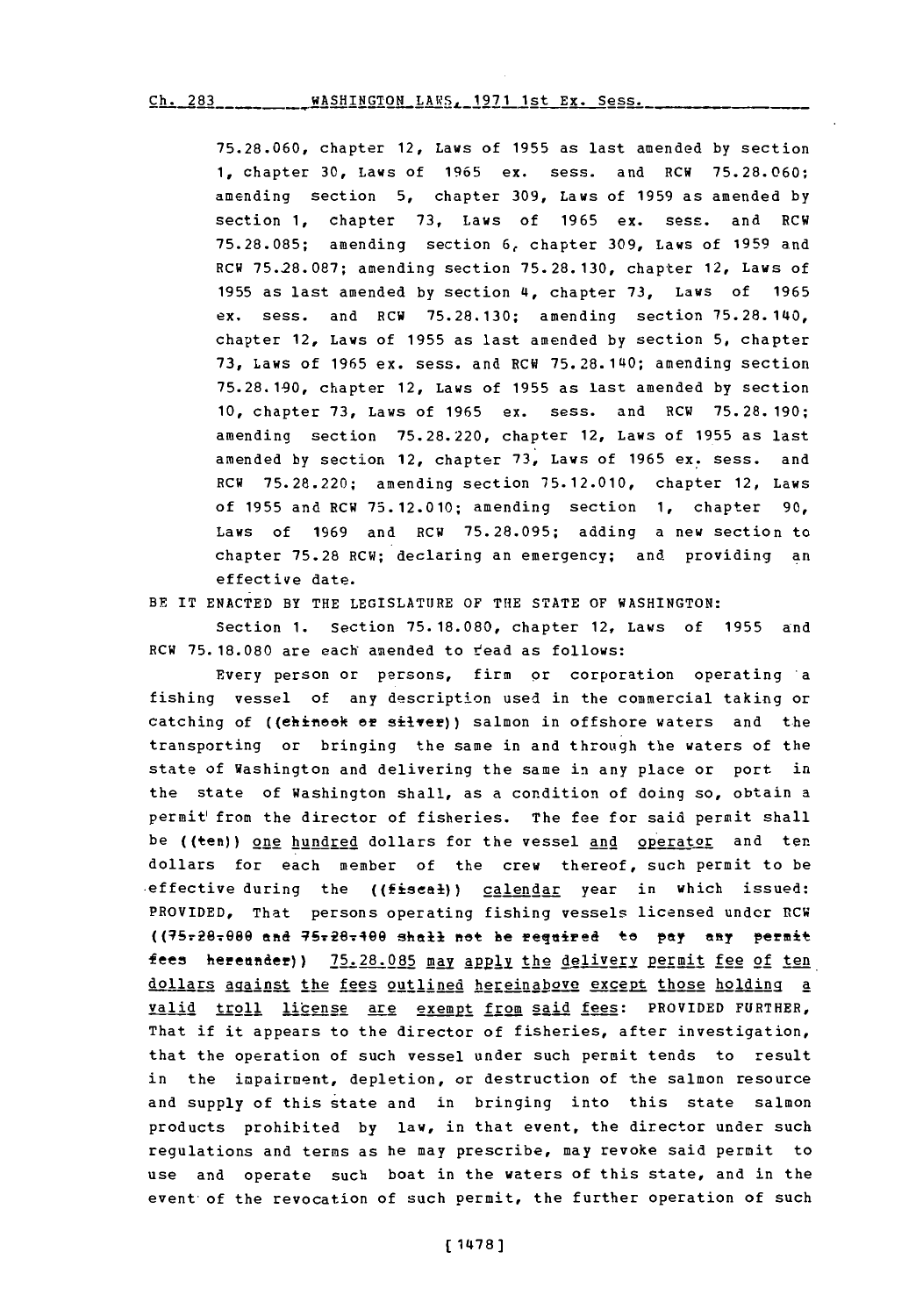vessel as hereinabove set forth shall then be unlawful.

Sec. 2. section **1,** chapter **171,** Laws of **1957** and RCW **75.28.012** are each amended to read as foJllows:

The following licensing districts are hereby created:

**(1)** Puget Sound licensing district shall include those waters of the Strait of Juan de Fuca, Georgia Strait, Puget Sound and all bays, inlets, canals, coves, sounds and estuaries lying inside, easterly and southerly of the international boundary line and a line at the entrance to the Strait of Juan de Fuca projected northerly from Cape Flattery to Bonilla Point on Vancouver Island.

(2) Grays Harbor -Columbia river licensing district shall include those waters **of** Grays Harbor and tributary estuaries lying inside and easterly of a line projected northerly from Point Chehalis Light to Point Brown and those waters of the Columbia river and tributary sloughs and estuaries lying inside and easterly of a line at the entrance to the Columbia river projected southerly from the most westerly Point of the North jetty to the most westerly point of the South jetty.

**(3)** Willapa Bay -Columbia river. licensing district shall include those waters of Willapa Bay and tributary estuaries lying inside and easterly of a line projected northerly from Leadbetter Point to Cape Shoalwater Light and those waters of the Columbia river and tributary sloughs described in subsection (2).

((44) Columbia River licensing district shall include those waters of the Columbia River and tributary sloughs and estuaries lying inside and easterly of a line at the entrance to the **Columbia** River projected southerly from the most westerly point of the North jetty to the most westerly point of the South jetty<del>.</del>))

sec. **3.** Section 2, chapter **171,** Laws of **1957,** as amended **by** section **3,** chapter **309,** Laws of **1959** and RCW **75.28.013** are each amended to read as follows:

Every owner of a commercial fishing vessel shall obtain an annual commercial salmon fishing license, for each licensing district, used in the lawful commercial taking of salmon therein. The fees for such commercial salmon fishing license shall be in the amounts as set forth in this chapter prescribed **by** the type of gear employed in the taking of food fish ((and shellfish)) . The license fees for such fishing in one district only shall be in the amounts as set forth in this chapter. Such license fees for such fishing in more than one district shall be, in each such additional district, ((three times)) the amounts required for fishing in one district only ((7 except such license fees for fishing in an additional district shall be two times the amounts required for fishing in one district<sub>7</sub> where such additional district is a joint jurisdictional waters district)): PROVIDED, That additional licenses shall not be required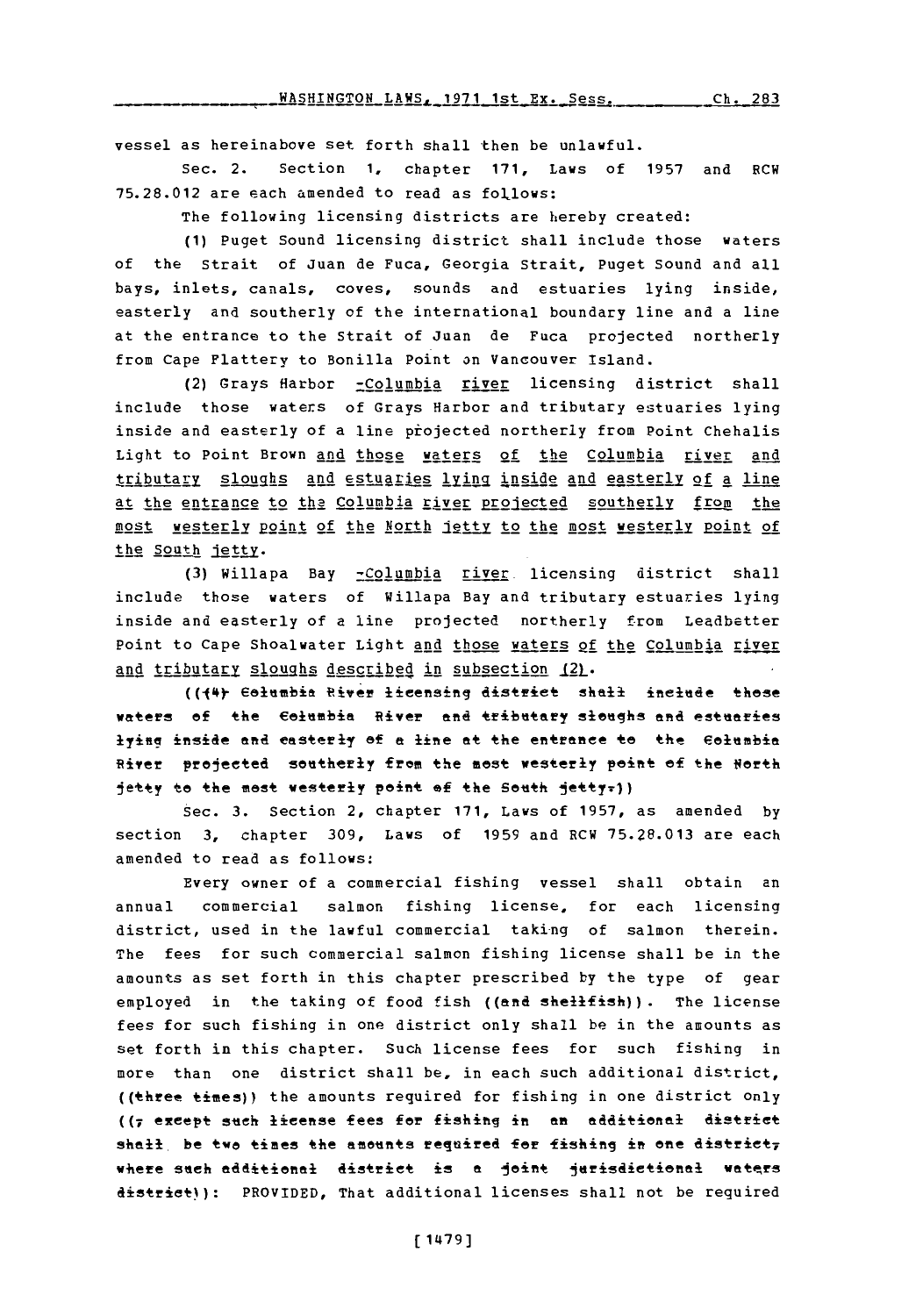for fishing in more than one district for species of fish other than salmon.

Sec. **4.** Section **75.28.060,** chapter 12, Laws of **1955** as last amended **by** section **1,** chapter **30,** Laws of **1965** ex. sess. and RCW **75.28.060** are each amended to read as follows:

**All** commercial fishing licenses provided for in this chapter shall be transferable. It shall be unlawful for any license to be operated or caused to be operated **by** any person other than the ((licensee or any agent or employee **of** the lienasee)) person Ilsted as operator on the license. In the event gear is operated **by** a nonresident, the gear shall be'licensed as nonresident gear. In the event a commercial license is transferred from a resident of the state of Washington to a nonresident the transferee shall be required to pay the difference between the fees for a resident and nonresident licensee.

Sec. **5.** Section **5,** chapter **309,** Laws of **1959** as amended **by** section **1,** chapter **73,** Laws of **1965** ex. sess. and RCV **75.28.085** are each amended to read as follows:

Every person, or persons or corporations operating a fishing vessel of any description used in the commercial taking or catching of food fish or shellfish, other than salmon, in offshore waters, and the transportation or possession of food fish or shellfish, other than salmon, through the waters of the state of Washington, and delivering the food fish or shellfish, other than salmon, in any port in the state of Washington shall as a condition of doing so, obtain a delivery permit from the director of fisheries. The fees for such permit shall be ten dollars: PROVIDED, That any permittee under RCW **75. 18.080** will not be required to obtain the above prescribed permit. **((This permit can become a valid vessel delivery permit, for the** loading **Of salmon** in State PeftS7 **by** the payment **of** an added ten dollar fee for each man aboard the *fishing* **vessei7 which payment iij\*** satisfy provisions required under REW 75-40+080+)) Possessors of the above described permit who wish to gain a vessel delivery permit under RCM 75.18.080 as now or hereafter amended may upon application to the director of fisheries apply the ten dollar fee for the delivery permit against the cost of the vessel delivery permit set forth in RCW **75.18.080** as now or hereafter amended..

Sec. **6.** Section **6,** chapter **309,** Laws of **1959** and RCW **75.28.087** are each amended to read as follows:

Every owner **of** a commercial fishing vessel shall obtain an annual commercial fishing license, not otherwise provided for in this chapter, for the taking of food fish and shellfish within the state of Washington((7 provided that)) <u>: PROVIDED. That holders of</u> commercial salmon fishing licenses as set forth in this chapter may **retain incidently caught food fish other than salmon, and: PROVIDED**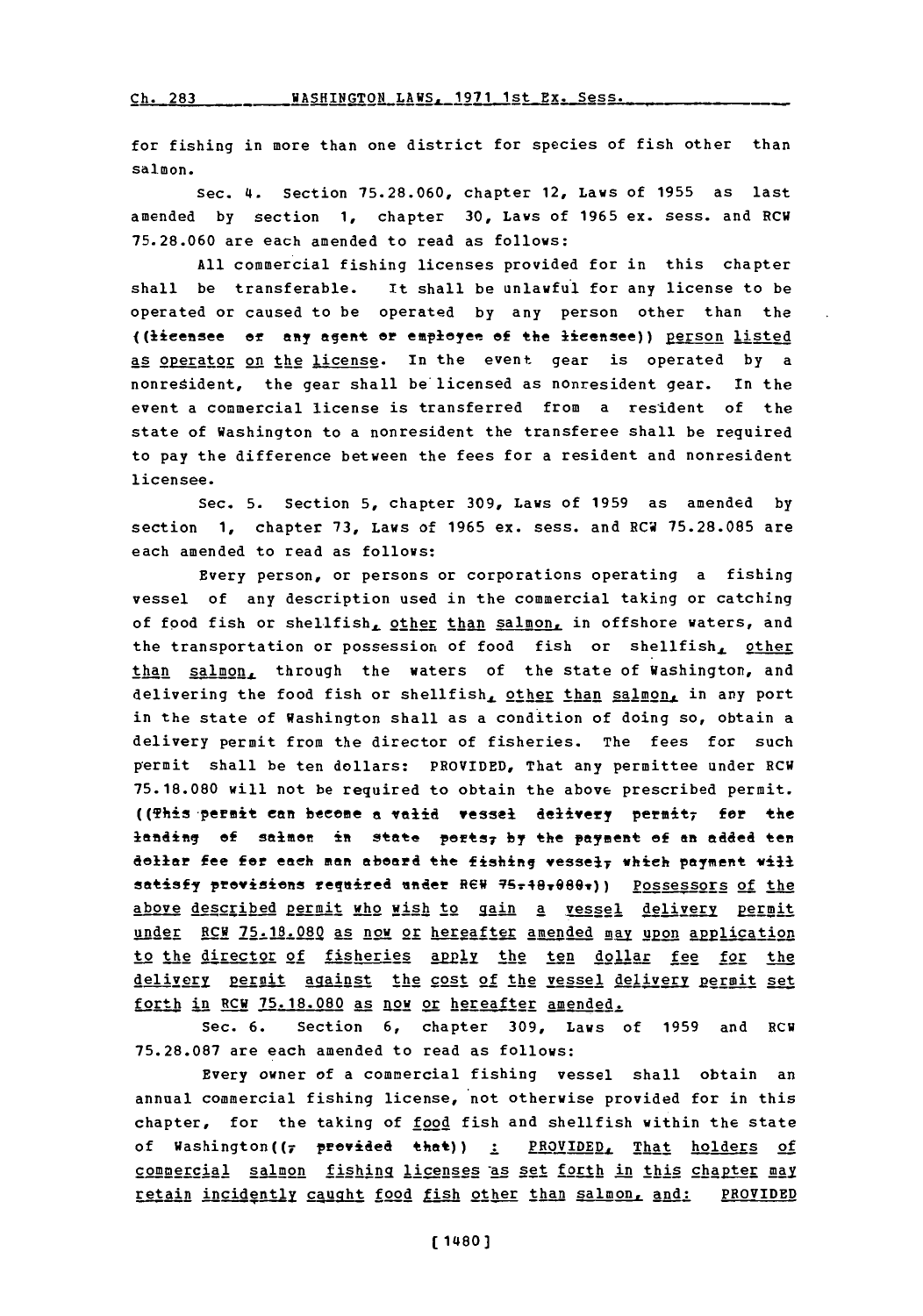**WASHINGTON LAWS, 1971 1st Ex. Sess. Ch. 28** 

PURTHER, That licensed oyster and clam farmers are not subject to this section. The fees for commercial fishing licenses required in this section shall be in the amounts set forth in this chapter prescribed **by** the type gear employed in the taking of food fish and shellfish.

Sec. **7.** Section **75.28.130,** chapter 12, Laws of **1955** as last amended **by** section **4,** chapter **73,** Laws of **1965** ex. sess. and RCW **75.28.130** are each amended to read as follows:

The fee for all licenses prescribed in this chapter employing troll lines in the taking of ((fish and shellfish)) salmon shall be ((+\_weft+y-seven dollars **aft** ffy cents per **ft88ffi** farrsidents and fifty-five dollars per annum for nonresidents)) one hundred dollars per annum. Each license shall entitle the license to use six or less troll lines.

The fee for all licenses prescribed in this chapter employing troll lines in the taking of food fish, other than salmon, shall be twenty-seven dollars and fifty cents per annum. Each license shall entitle the licensee to use six or less troll lines.

Sec. **8.** Section 75.28.140, chapter 12,- Laws of **1955** as last amended **by** section **5,** chapter **73,** Laws of **1965** ex. sess. and RCV **75.28.1140** are each amended to read as follows:

The fee for all licenses prescribed in this chapter employing gill nets in the taking of food fish ((and shellfish)) shall be ((thirty-five)) one hundred dollars per annum ((for residents and seventy dollars per annum for nonresidents: The incidental catch of sturgeon lawfully taken is permitted under the gill net license)).

**A** valid Grays Harbor-Columbia River or Willapa Harbor-Columbia River commercial salmon fishing gill net license shall also be valid when- lawful].y fishing for &tur2eon, smelt and shad in the licensing district for which said license is issued.

Sec. **9.** Section **75.28. 190,** chapter 12, Laws of **1955** as last amended **by** section **10,** chapter **73,** Laws of **1965** ex. sess. and RCW **75.28.190** are each amended to read as follows:

The fee for all licenses prescribed in this chapter employing purse seines (drum seines, table seines, power block seines) in the taking of food fish ((and shellfish)) shall be ((one)) two hundred ((forty-five)) dollars per annum ((for residents and two hundred thirty dollars per annum for nonresidents)).

Sec. **10.** Section **75.28.220,** chapter 12, Laws of **1955** as last amended by section 12, chapter 73, Laws of 1965 ex. sess. and RCW **75.28.220** are each amended to read as follows:

The fee for all licenses prescribed in this chapter employing reef nets in the taking of food fish ((and shellfish)) shall be ((sixty-twe dollars and fifty cents)) one hundred dollars per annum **((far** residents and ninety-five dollars per anass for annesidents)).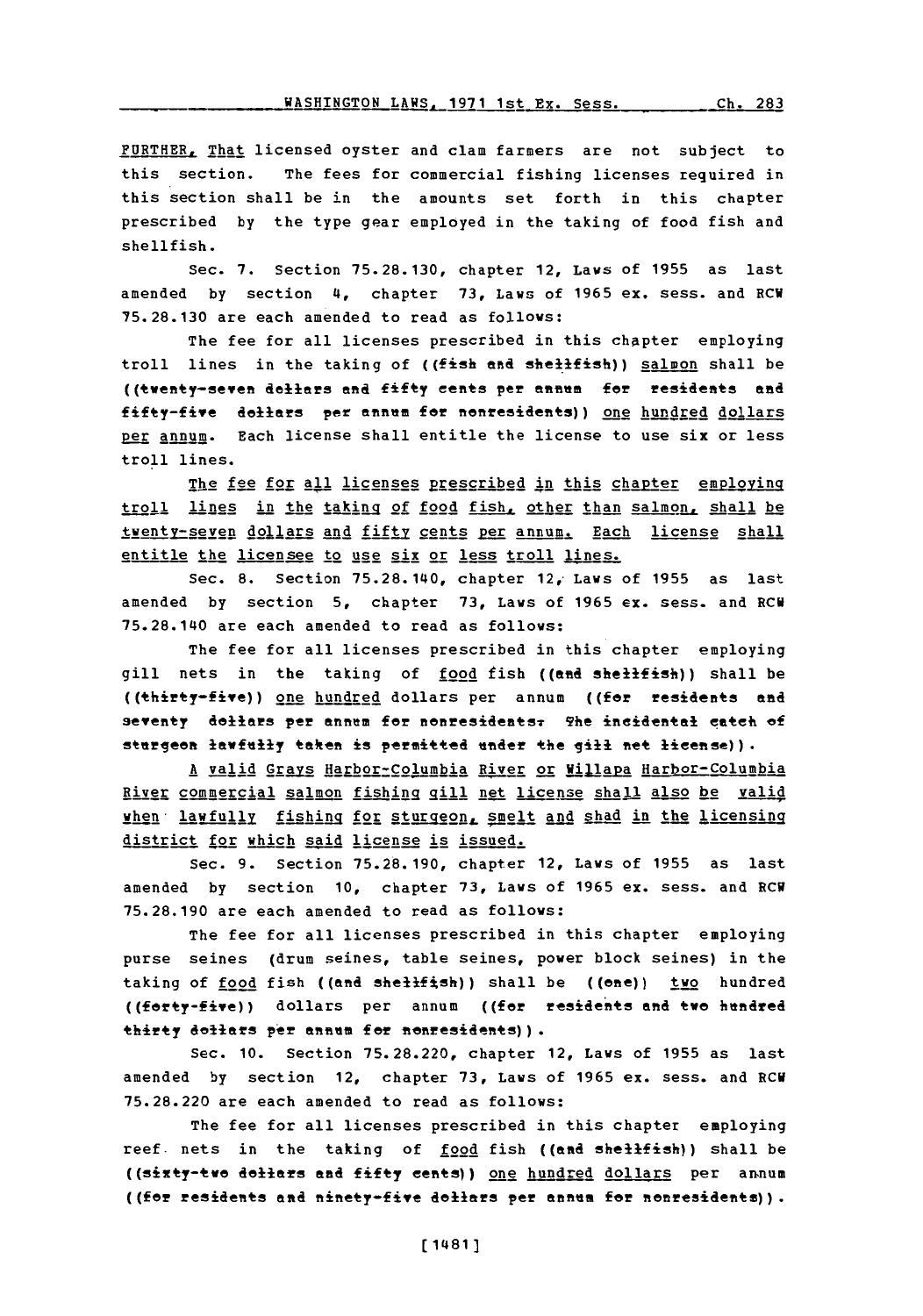V-

NEW **SECTION.** Sec. **11.** There shall be established in the state treasury a fund known and denominated as the department of fisheries building account. Fifty percent of the revenue to be derived from this amendatory act shall be deposited in the department of fisheries building account in the general fund to be used solely for capital outlay for the department of fisheries for salmon propagation and to match federal funds for new fisheries facilities.

**NEW SECTION.** Sec. 12. The fees for all licenses prescribed in this act shall be double for nonresidents of the state.

Sec. **13.** Secticn **75.12.010,** chapter 12, Laws of **1955** and RCW **75. 12.010** are each amended to read as follows:

It shall be unlawful to fish for, catch, or take any species of salmon for commercial purposes, except as hereinafter provided, within the waters of the Straits of Juan de Fuca, Puget Sound and waters connected therewith within the state of Washington described as lying to the southerly, easterly and southeasterly of a line described as follows:

Commencing at a concrete monument on Angeles Point in Clallam county, state of Washington, near the mouth of the Elwha River on which is inscribed "Angeles Point monument" in the latitude 480 **9131, 30'** true from said point across the flashlight and bell buoy off Partridge Point and thence continued to where said line intersects longitude 1220 40' west; thence north on said line to where said line intersects the southerly shore of Sinclair Island at high tide; thence along the southerly shore of said island to the most easterly point thereof; thence north 460 east true to the line of high tide at Carter Point, the most southerly point of Lummi Island; thence northwesterly along the westerly shore line at high tide of said Lummi Island to where said shore line at high tide intersects line of longitude 1220 40' west; thence north on said line to where said line intersects the mainland at the line of high tide; including within said area the southerly portion of Hale Passage, Bellingham Bay, Padilla Bay, Fidalgo Bay, Guemes Channel, Skagit Bay, Similk Bay, Saratoga Passage, Holmes Harbor, Possession Sound, Admiralty Inlet, Hood Canal, Puget Sound, and all inlets, passages, waters, waterways, and the tributaries thereof: PROVIDED, That, subject to such seasons and regulations as may be established from time to time **by** the director, fishing for salmon for commercial purposes within the above described waters with gill nets, round haul nets, and troll lines with not to exceed six hooks per boat shall be lawful, and subject to such regulations and to such shorter seasons as the director may establish from time to time( $(7)$ ). It shall be lawful to fish for salmon for commercial purposes within the above described waters with any lawful gear during the period extending from the tenth day of June to the twenty-fifth day of the following July and from the fifth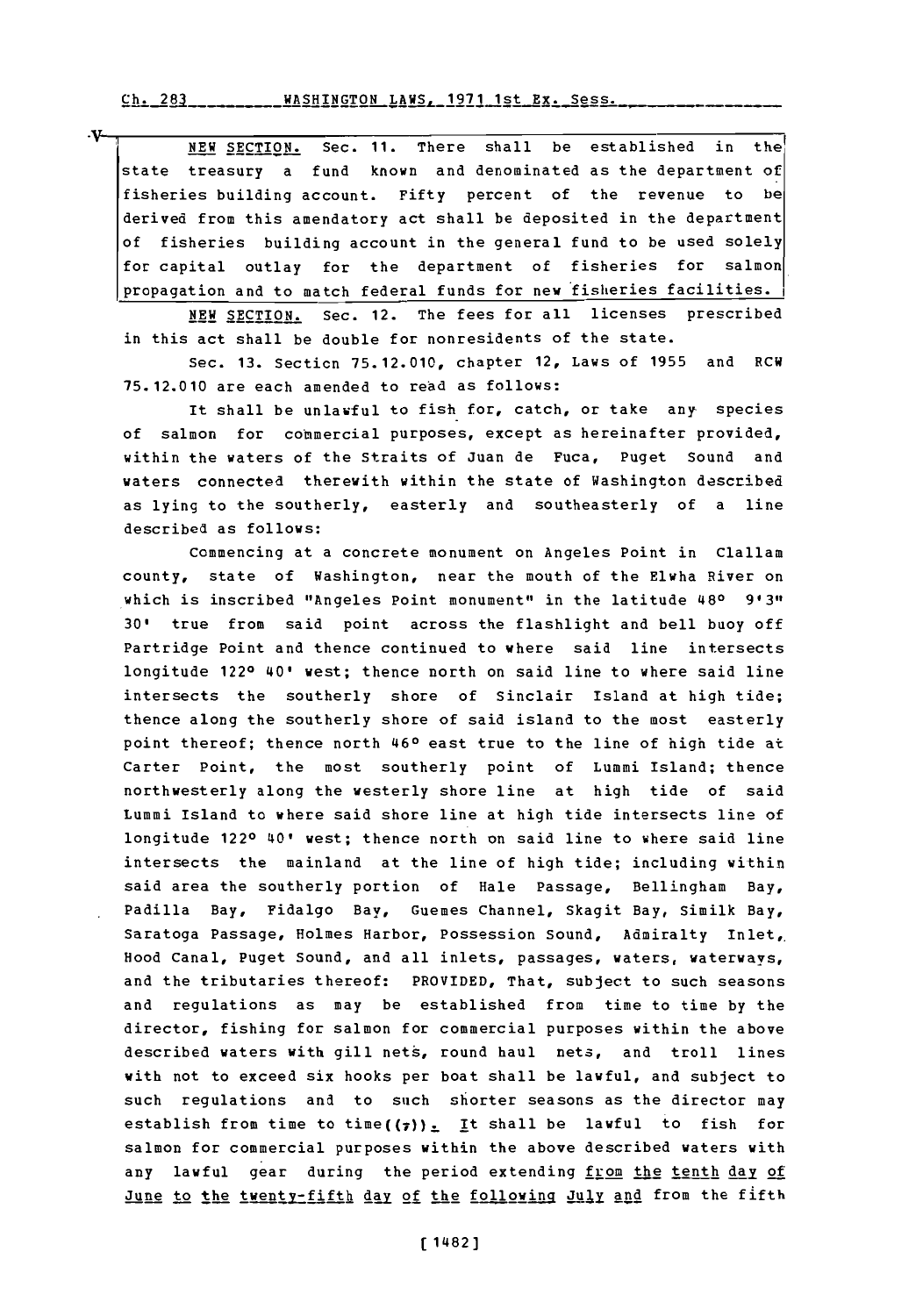day of October to and including the thirtieth day of the following November, except during the hours beginning 41:00 o'clock p.m. of Friday and ending at 41:00 o'clock a.m. of the Sunday following.

AND PROVIDED, That for the privilege of purse seining in said waters during the lawful periods a seiner's permit from the director of fisheries shall be required, which oermit shall issue on application and payment of a fee of ten dollars.

AND PROVIDED, That whenever the director determines that a stock or run of salmon cannot be feasibly and properly harvested in the usual manner. and that such stock or run of salmon **may** be in danger of being wasted and surplus to natural or artificial spawning reguirements, the director may maneuver units of lawful gill net and purse seine gear in any number or equivalents at his discretion, by time and area, to fully utilize such harvestable portions of these salmon runs for the economic well being of the citizens of this state, except that gill net and purse seine gear other than emergency and test gear authorized by the fisheries department shall not be used in Lake Washington.

**AND** PROVIDED, That subject to such regulations and to such shorter seasons as the director may establish from time to time, it shall be lawful to fish for salmon for commercial purposes with any lawful gear in each odd year during the period running from the first day of August to the first day of September, both dates inclusive, in the waters lying inside of the following described line: **A** line commencing at a red wooden monument located on the most easterly point **of** Dungeness Spit and thence projected to a similar monument located at Point Partridge on Whidby Island and a line commencing at a red wooden monument located on Olele Point and thence projected easterly to a similar monument located at Bush Point on Whidby Island.

**NEW SECTION.** Sec. 111. There is added to chapter **75.28** RCW a new section to read as follows:

A personal commercial fishing license shall be obtained by each and every person who takes or assists in taking any salmon while on board a commercially licensed trolling vessel trolling for salmon in waters within the territorial boundaries of the state **of** Washington or who sells his commercial catch in the state of Washington.

The fee for such license is ten dollars per annum.

The personal license shall be carried on the person whenever such person is engaged in the taking, landing, or selling of any salmon: PROVIDED, That this section does not apply to owners or operators licensed pursuant to RCW **75.28.085** or owners licensed pursuant to HCW **75.28.095.**

Sec. **15.** Section **1,** chapter **90,** Laws of **1969** and RCW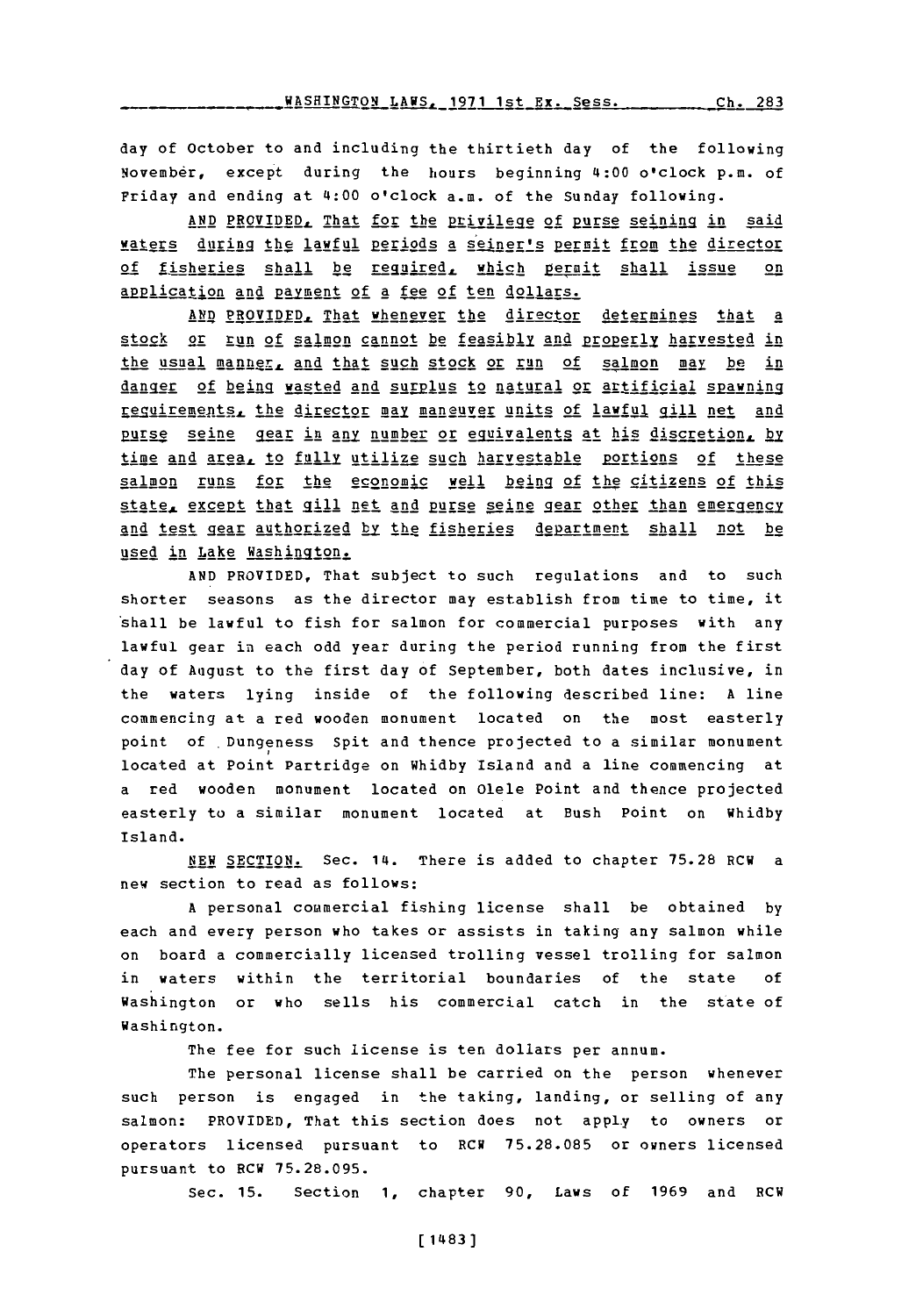$ch. 283$  WASHINGTON LAWS, 1971 1st Ex. Sess.

**75.28.095** are each amended to read as follows:

Every owner of a vessel used as a charter boat from which food fish are taken for personal use shall obtain a yearly charter boat license for each such vessel, and the fee for said license shall be fifty dollars per annum for residents and one hundred dollars per annum for nonresidents. "Charter boat" means any vessel from which persons may, for a fee, angle for food fish, and which delivers food fish taken from waters either within or without the territorial boundaries of the state of Washington in to state ports.

**((No** vessel shall be licensed as **a** charter beat and held a commercial salmon fishing license or vessel delivery permit at one **end** the same **tiaev**

**\*t** vessel **may** be tansferred from charter beat fishing to commercial **Selman** fishing or vice versa **by** depositing the appropriaes license and vessel delivery permit at the nearest office of the department of fisheries, provided that REW 75r26r044 has been complied withr))

No vessel may engage in both charter or sports fishing and commercial fishing on the same day. A vessel may be licensed for both charter boat fishing and for commercial fishing at the same time: PROVIDED, That the license and delivery permit allowing the activity not being engaged in shall be deposited with the fisheries patrol officer for that area or an agent designated by the director.

Nothing in this section shall be construed to mean that vessels not generally engaged in charter boat fishing, and under private lease or charter being operated **by** the lessee for the lessee's personal recreational enjoyment shall be included under the provisions of this section.

-V NEW SECTION. Sec. 16. The provisions of section 11 of this **1971** amendatory act are necessary for the immediate jpeservation of the public peace, health and safety, the support of the state government and its existing public institutions, and shall take effect immediately. The provisions of sections **1** to **10** inclusive of this **1971** amendatory act shall take effect on January **1, 1972.**

> Passed the House may **8, 1971.** Passed the Senate May **6, 1971.** Approved **by** the Governor Hay 21, **1971** with the exception of an item and a section which are vetoed. Piled in office of Secretary **of** State May 21, **1971.** Note: Governor's explanation of partial veto is as follows:

*"...* Certain sections **of** HB **687** are in conflict with **veto Message** the provision of SHB **152,** the capital appropriation act, and should be vetoed in order for the Department of Fisheries to